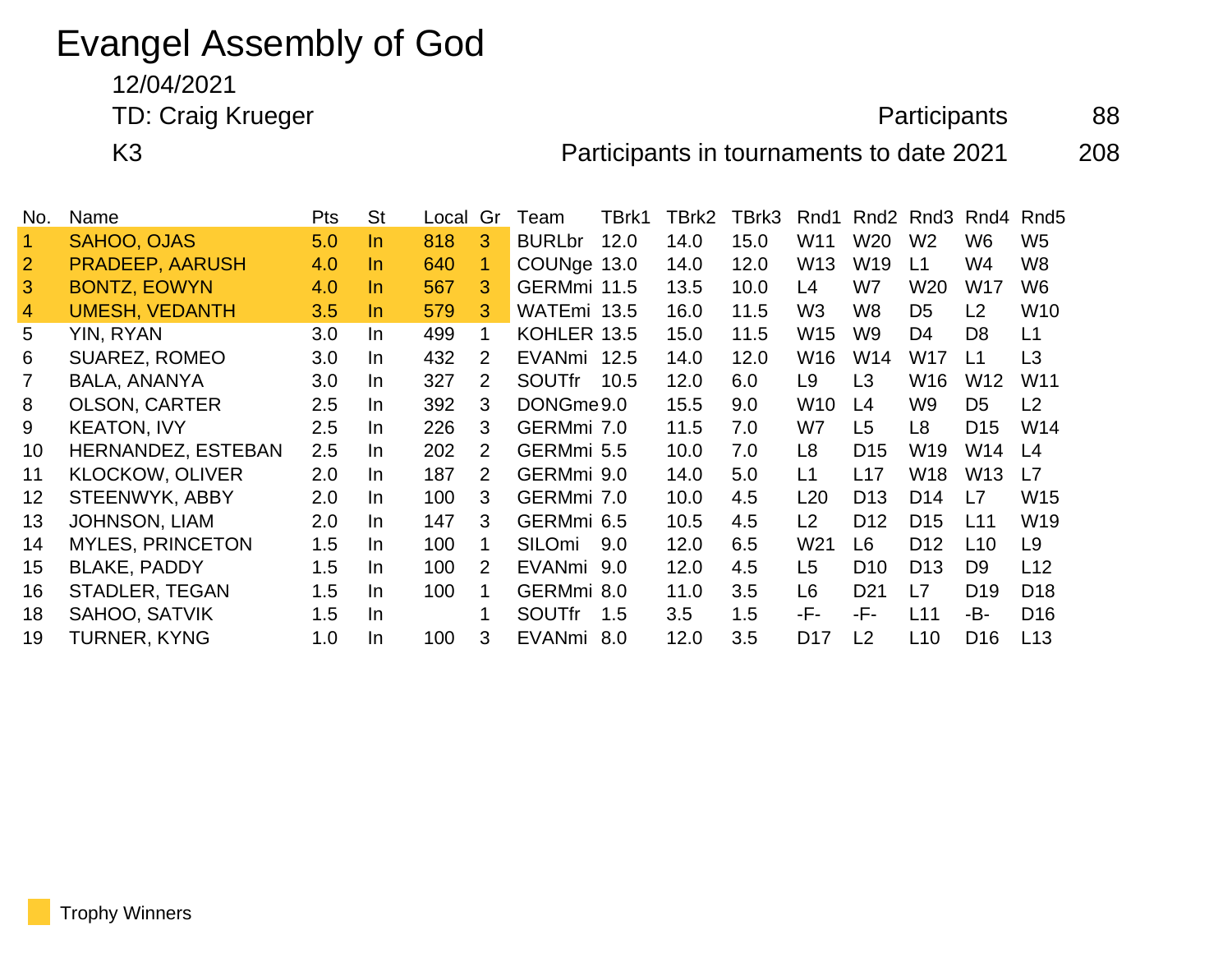#### K6 Individual Standings

| No.                     | Name                        | Pts | <b>St</b> | Local | Gr             | Team          | TBrk1 | TBrk2 | TBrk3 | Rnd1            |                 | Rnd <sub>2</sub> Rnd <sub>3</sub> | Rnd4            | Rnd <sub>5</sub> |
|-------------------------|-----------------------------|-----|-----------|-------|----------------|---------------|-------|-------|-------|-----------------|-----------------|-----------------------------------|-----------------|------------------|
| $\mathbf{1}$            | <b>JOHANSEN, ELENA</b>      | 5.0 | $\ln$     | 1123  | 6              | <b>GLENal</b> | 15.0  | 17.5  | 15.0  | W <sub>20</sub> | W <sub>13</sub> | W <sub>5</sub>                    | W <sub>3</sub>  | W <sub>2</sub>   |
| $\overline{2}$          | <b>FELLERS, DANIEL</b>      | 4.0 | In        | 880   | 5              | MEQUON13.5    |       | 13.5  | 14.0  | W42             | W27             | W <sub>9</sub>                    | W4              | L1               |
| 3                       | <b>TEMPLIN, THEODORIC</b>   | 4.0 | $\ln$     | 925   | 5              | GERMmi 13.0   |       | 15.0  | 13.0  | W31             | W26             | <b>W18</b>                        | L1              | W12              |
| $\overline{\mathbf{4}}$ | <b>SIGNATUR, NICHOLAS</b>   | 4.0 | $\ln$     | 917   | 4              | GERMmi 13.0   |       | 14.0  | 13.0  | W39             | W24             | W <sub>6</sub>                    | L2              | W10              |
| 5                       | <b>BALA, VARNIKA</b>        | 4.0 | In        | 771   | 6              | <b>FOREfr</b> | 12.5  | 13.5  | 12.0  | W33             | <b>W36</b>      | L1                                | W <sub>9</sub>  | W14              |
| 6                       | LABONTE, ADAM               | 4.0 | In        | 763   | 6              | EVANmi        | 12.0  | 13.5  | 12.0  | <b>W38</b>      | W11             | L4                                | W18             | W22              |
| 7                       | McDONELL, NATHAN            | 4.0 | In        | 1117  | $\overline{4}$ | THORce 10.5   |       | 11.5  | 10.0  | L <sub>9</sub>  | W40             | W27                               | W <sub>10</sub> | W15              |
| 8                       | ARMSTRONG, MASON            | 3.5 | In        | 770   | 6              | GERMmi 10.0   |       | 11.0  | 8.5   | D <sub>29</sub> | L <sub>9</sub>  | <b>W36</b>                        | W26             | W19              |
| 9                       | <b>MYLES, OLIVIA</b>        | 3.0 | In        | 620   | 6              | SILOmi        | 15.5  | 17.5  | 10.0  | W7              | W <sub>8</sub>  | L2                                | L5              | W25              |
| 10                      | SIMS, JOE                   | 3.0 | In        | 729   | 6              | SILOmi        | 13.5  | 15.5  | 12.0  | W21             | W23             | W34                               | L7              | L4               |
| 11                      | LEINSS, JUDAH               | 3.0 | In.       | 629   | 5              | <b>JEFFpo</b> | 13.0  | 15.0  | 9.0   | W16             | L6              | W17                               | L14             | W28              |
| 12                      | MIKESH, ELIJAH              | 3.0 | In        | 663   | 6              | <b>EVANmi</b> | 12.0  | 14.0  | 10.0  | <b>W30</b>      | L34             | W25                               | W <sub>13</sub> | L3               |
| 13                      | <b>SEITZ, LUCAS</b>         | 3.0 | In        | 617   | 6              | <b>JEFFpo</b> | 11.5  | 13.0  | 9.0   | W32             | L1              | W37                               | L12             | W27              |
| 14                      | YOGERST, THERESA            | 3.0 | In        | 562   | 6              | GERMmi 11.0   |       | 12.5  | 9.0   | L23             | <b>W33</b>      | W29                               | W11             | L5               |
| 15                      | <b>KLOCKOW, THOMAS</b>      | 3.0 | In        | 698   | 4              | GERMmi 10.5   |       | 12.5  | 9.0   | L26             | W31             | W23                               | W24             | L7               |
| 16                      | <b>CHAPLIN, ADAM</b>        | 3.0 | In        | 509   | 4              | GERMmi 9.0    |       | 10.0  | 6.0   | L11             | L <sub>19</sub> | W35                               | W36             | W23              |
| 17                      | DAMES, DYLAN                | 3.0 | In        | 488   | 4              | GERMmi 6.0    |       | 6.0   | 7.0   | -B-             | -F-             | L11                               | W40             | W24              |
| 18                      | <b>BRICKNER, NATALIE</b>    | 2.5 | In        | 605   | 5              | <b>JEFFpo</b> | 8.5   | 14.0  | 9.5   | W35             | W <sub>25</sub> | L3                                | L <sub>6</sub>  | D <sub>20</sub>  |
| 19                      | <b>HARISH, ISHAAN</b>       | 2.5 | In        | 702   | 4              | WATEel 8.0    |       | 13.5  | 8.0   | L25             | W <sub>16</sub> | W <sub>20</sub>                   | D <sub>22</sub> | L <sub>8</sub>   |
| 20                      | TARRA, ELIZABETH            | 2.5 | In        | 581   | 5              | MEQUON7.0     |       | 12.0  | 6.5   | L1              | W42             | L <sub>19</sub>                   | W32             | D <sub>18</sub>  |
| 21                      | ANDRIS, EVAN                | 2.5 | In        | 542   | 5              | JEFFpo        | 4.5   | 7.5   | 5.0   | L10             | L39             | W42                               | D <sub>30</sub> | W35              |
| 22                      | <b>KLOCKOW, JAKOB</b>       | 2.5 | In        | 567   | 4              | GERMmi 3.5    |       | 7.5   | 8.0   | -B-             | -F-             | W39                               | D <sub>19</sub> | L <sub>6</sub>   |
| 23                      | <b>KLEIN, RYLAND</b>        | 2.0 | In        | 461   | 5              | <b>JEFFpo</b> | 10.5  | 13.5  | 7.0   | W14             | L10             | L15                               | <b>W37</b>      | L16              |
| 24                      | <b>KRENTZ, CARSON</b>       | 2.0 | In        | 759   | 5              | <b>JEFFpo</b> | 10.0  | 14.0  | 8.0   | W28             | L4              | W30                               | L15             | L17              |
| 25                      | <b>KENDZIERSKI, COLTON</b>  | 2.0 | In        | 517   | 4              | GERMmi 9.0    |       | 12.0  | 7.0   | W19             | L18             | L12                               | W39             | L <sub>9</sub>   |
| 27                      | <b>SCHNEIDER, CHARLOTTE</b> | 2.0 | In        | 329   | 4              | GERMmi 8.0    |       | 12.0  | 6.0   | -B-             | L2              | L7                                | W41             | L13              |
| 28                      | DAMES, BENJAMIN             | 2.0 | In        | 501   | 4              | GERMmi 8.0    |       | 11.0  | 6.0   | L24             | <b>W38</b>      | L26                               | W29             | L11              |
| 29                      | ORMSBY, LILLIAN             | 2.0 | In        | 324   | 6              | <b>GLENgl</b> | 7.5   | 11.0  | 5.5   | D <sub>8</sub>  | D37             | L14                               | L <sub>28</sub> | W41              |
| 30                      | <b>CAMPBELL, ORLA</b>       | 2.0 | In        | 406   | 6              | GERMmi 7.5    |       | 10.5  | 5.5   | L12             | W41             | L24                               | D <sub>21</sub> | D31              |
| 31                      | HAMMOND, MICHALE            | 2.0 | In        | 261   | 5              | <b>SIALmi</b> | 6.5   | 10.5  | 4.0   | L <sub>3</sub>  | L15             | D38                               | W42             | D30              |
| 32                      | <b>SKEELS, NOVA</b>         | 2.0 | In        | 286   | 5              | GERMmi 6.0    |       | 9.0   | 4.5   | L13             | D <sub>35</sub> | D40                               | L20             | W39              |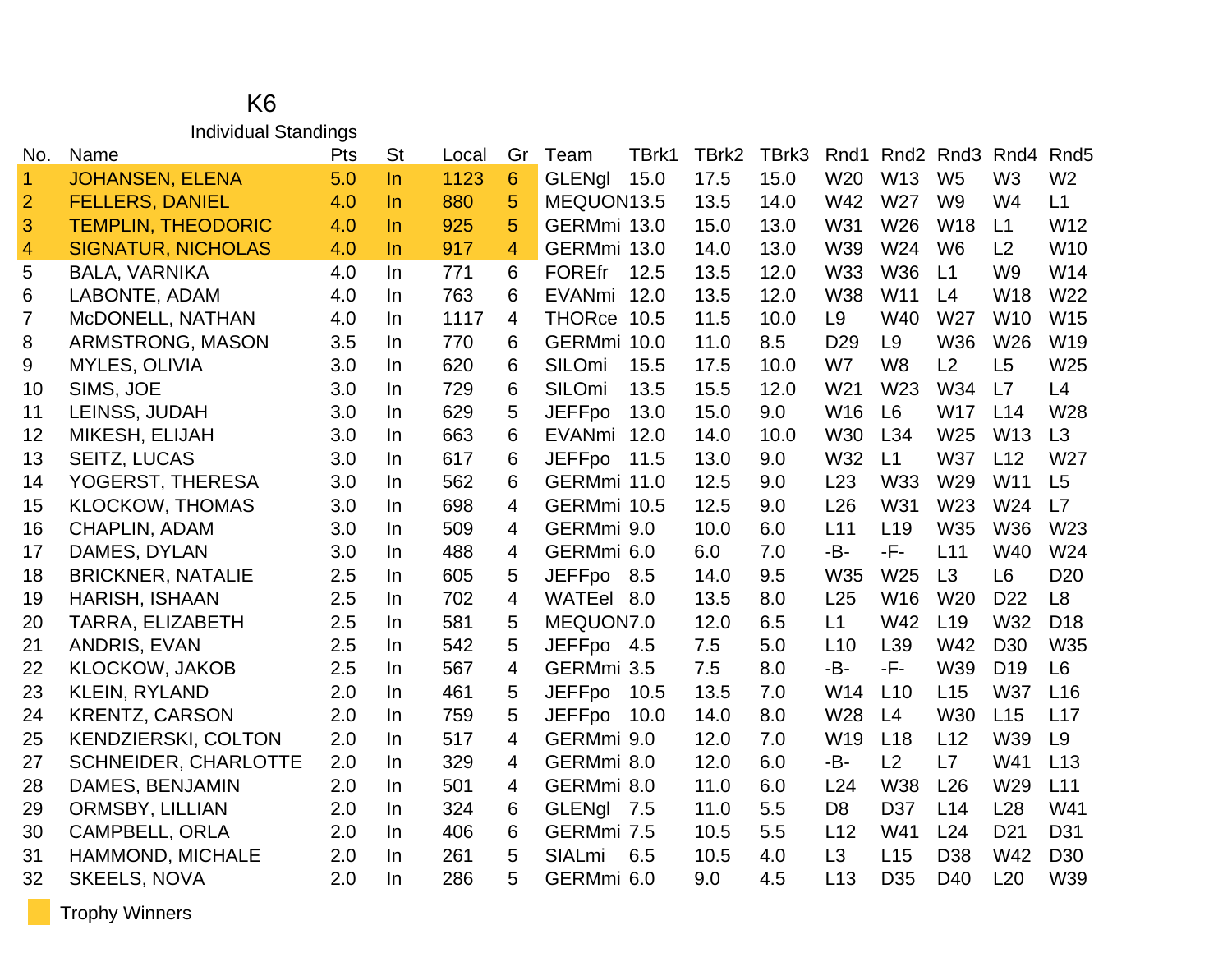| 33 | <b>TURNER, PRINCE-MARK</b> | 2.0         | -In | 116 | 4 | EVANmi 5.0    |      | 9.0           | 2.0 | L5  | L <sub>14</sub> | L41             | -B-        | W40             |
|----|----------------------------|-------------|-----|-----|---|---------------|------|---------------|-----|-----|-----------------|-----------------|------------|-----------------|
| 35 | <b>CROSBY, AIDEN</b>       | 1.5         | -In | 300 | 6 | SILOmi        | 8.5  | 11.5          | 4.0 | L18 | D <sub>32</sub> | L16             | W38        | L21             |
| 36 | <b>GREER III, TERRANCE</b> | 1.5         | -In | 106 | 5 | <b>SILOmi</b> | -8.O | 12.0          | 4.5 | -В- | L5              | 18              | <u> 16</u> | D37             |
| 37 | STEENWYK, ZOE              | 1.5         | -In | 237 | 6 | GERMmi 6.0    |      | 9.0           | 5.0 | D40 | D <sub>29</sub> | L13             | l 23       | D <sub>36</sub> |
| 38 | WITTMANN, JOSEPH           | $1.5\,$     | -In | 210 | 4 | CUDAHY 5.5    |      | $9.5^{\circ}$ | 2.5 | L6  | L <sub>28</sub> | D <sub>31</sub> | L35        | W42             |
| 39 | <b>BURKE, PENNY</b>        | 1. $\Omega$ | -In | 211 | 5 | GRANsh 9.0    |      | 13.0          | 4.0 | l 4 | W <sub>21</sub> | L22             | L25        | L32             |
| 40 | <b>TURECEK, MARLA</b>      | 1.0         | -In | 128 |   | GLENgl 8.0    |      | 12.0          | 4.0 | D37 | L7              | D <sub>32</sub> | L17        | L33             |
| 41 | NORMILE, KEAGAN            | 1.0         | -In | 308 | 5 | JEFFpo 7.0    |      | 10.0          | 3.0 | L34 | L <sub>30</sub> | W33             | L27        | L <sub>29</sub> |
| 42 | <b>STADLER, PARKER</b>     | 0.0         | -In | 100 | 4 | GERMmi 8.5    |      | 12.5          | 0.0 | l 2 | 20              | 21              | l 31       | L38             |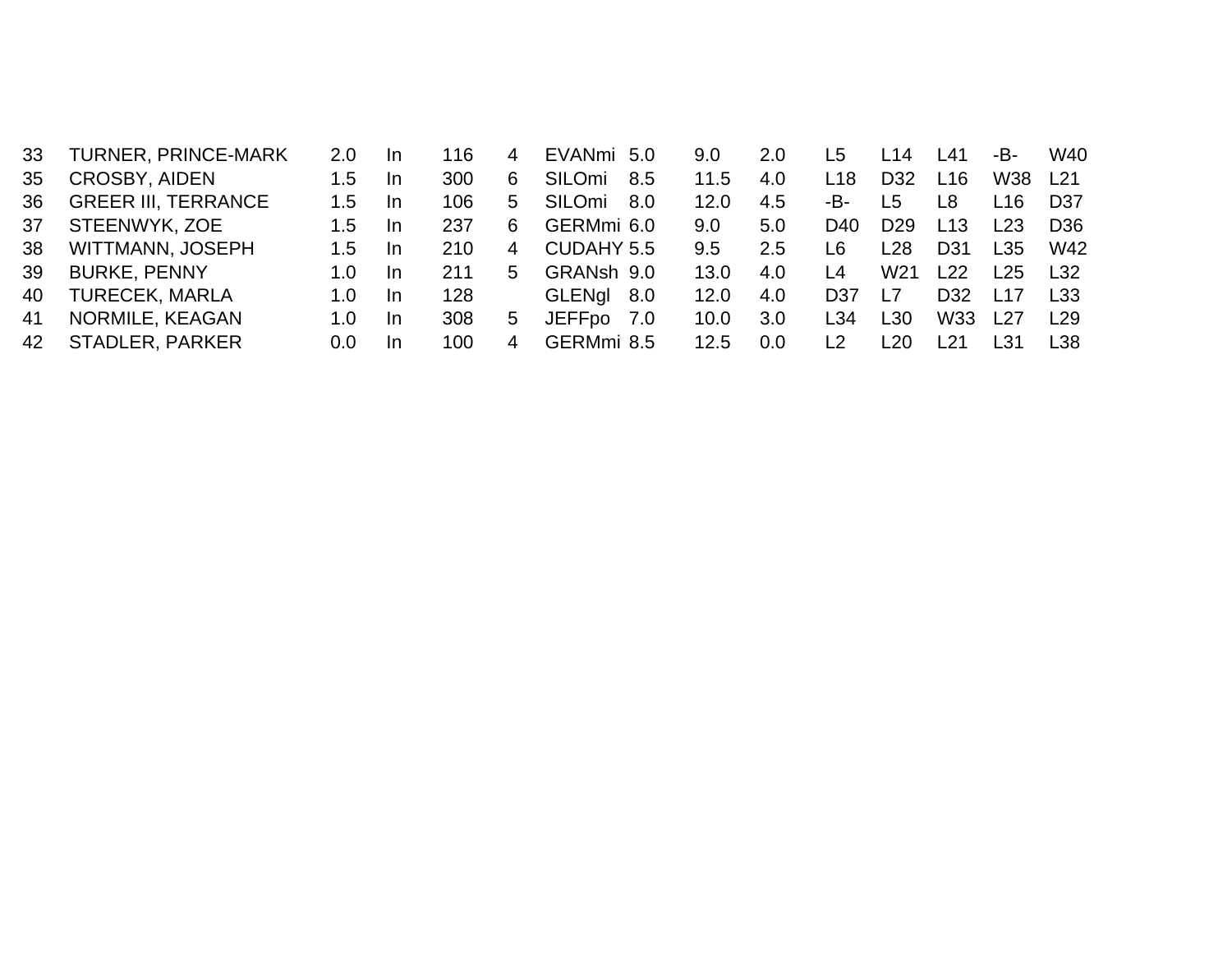#### K12 Individual Standings

| No.                  | Name                          | <b>Pts</b> | <b>St</b> | Local | Gr              | Team          | TBrk1 | TBrk2 | TBrk3 | Rnd1            | Rnd <sub>2</sub> | Rnd <sub>3</sub> | Rnd4            | Rnd <sub>5</sub> |
|----------------------|-------------------------------|------------|-----------|-------|-----------------|---------------|-------|-------|-------|-----------------|------------------|------------------|-----------------|------------------|
| $\blacktriangleleft$ | <b>TEMPLIN, AETHELRED</b>     | 5.0        | $\ln$     | 1602  | 10              | GERMmi 14.0   |       | 16.0  | 15.0  | W <sub>19</sub> | W <sub>3</sub>   | W <sub>2</sub>   | W <sub>6</sub>  | W <sub>8</sub>   |
| $\overline{2}$       | <b>GOLDMANN, ZACHARY</b>      | 4.0        | $\ln$     | 1314  | 9               | HEARho 13.0   |       | 15.0  | 12.0  | W <sub>17</sub> | <b>W15</b>       | L1               | W <sub>9</sub>  | W7               |
| 3                    | <b>RIVERA, IVAN</b>           | 4.0        | $\ln$     | 1134  | 9               | EVANmi 13.0   |       | 13.5  | 11.0  | W <sub>23</sub> | L1               | W <sub>12</sub>  | W14             | W <sub>6</sub>   |
| $\overline{4}$       | <b>LABONTE, JACOB</b>         | 3.5        | $\ln$     | 1240  | 11              | EVANmi 12.0   |       | 14.0  | 11.0  | W <sub>11</sub> | <b>W10</b>       | L <sub>6</sub>   | D7              | W <sub>15</sub>  |
| 5                    | <b>WALTRIP, STERRETT</b>      | 3.5        | In        | 978   | 12              | EVANmi 9.0    |       | 10.5  | 8.0   | L14             | D <sub>22</sub>  | W <sub>20</sub>  | W <sub>13</sub> | W <sub>10</sub>  |
| 6                    | <b>WALSH, COOPER</b>          | 3.0        | In        | 1251  | 9               | MEQUON14.5    |       | 16.0  | 12.0  | W <sub>22</sub> | W14              | W4               | L1              | L <sub>3</sub>   |
| 7                    | <b>HILDEMAN, JONAH</b>        | 3.0        | In        | 1167  | 8               | CUDAHY 13.0   |       | 14.5  | 11.0  | W <sub>20</sub> | D <sub>13</sub>  | W <sub>8</sub>   | D <sub>4</sub>  | L <sub>2</sub>   |
| 8                    | <b>WESLEY, HAYDEN</b>         | 3.0        | In        | 1253  | 8               | GOLDmi 12.0   |       | 14.0  | 11.0  | W <sub>16</sub> | W <sub>18</sub>  | L7               | <b>W17</b>      | L1               |
| 9                    | <b>HERVEY-PETERS, TRAMELL</b> | 3.0        | In        | 979   | 9               | <b>SILOmi</b> | 11.5  | 13.0  | 8.0   | L13             | W21              | W <sub>11</sub>  | L <sub>2</sub>  | W <sub>19</sub>  |
| 10                   | <b>BARWICK, ANTHONY</b>       | 3.0        | In        | 949   | $\overline{7}$  | GERMmi 11.0   |       | 11.5  | 10.0  | W24             | L4               | W <sub>16</sub>  | <b>W15</b>      | L5               |
| 11                   | STEFFEN, ZACH                 | 3.0        | In        | 698   | 9               | HORTho 10.0   |       | 10.5  | 7.0   | L4              | W25              | L9               | W <sub>23</sub> | W14              |
| 12                   | <b>SIMS, NICHOLAS</b>         | 3.0        | In        | 827   | 10 <sup>°</sup> | SILOmi        | 9.5   | 10.0  | 7.0   | L18             | W24              | L3               | W <sub>21</sub> | W17              |
| 13                   | YOGERST, SAWYER               | 2.5        | In        | 836   | 9               | GERMmi 8.0    |       | 13.5  | 8.0   | W <sub>9</sub>  | D7               | L15              | L <sub>5</sub>  | W16              |
| 14                   | TRIBLET, DARRELL              | 2.0        | In        | 912   | 7               | <b>SILOmi</b> | 11.5  | 15.5  | 8.0   | W <sub>5</sub>  | L <sub>6</sub>   | <b>W18</b>       | L3              | L11              |
| 15                   | HERVEY-PETERS, TRA-LYN        | 2.0        | In        | 1082  | 9               | SILOmi        | 10.5  | 14.5  | 8.0   | W <sub>21</sub> | L2               | W <sub>13</sub>  | L10             | L4               |
| 16                   | <b>BATESOLE, NOAH</b>         | 2.0        | In        | 613   | 7               | <b>JEFFpo</b> | 9.0   | 12.0  | 6.0   | L <sub>8</sub>  | W <sub>20</sub>  | L10              | W <sub>18</sub> | L13              |
| 17                   | TARRA, KATERINA               | 2.0        | In        | 954   | 9               | MEQUON8.5     |       | 12.5  | 7.0   | L2              | W19              | W23              | L8              | L12              |
| 18                   | MIKESH, DAVID                 | 2.0        | In        | 715   | 10              | EVANmi 8.5    |       | 11.5  | 6.0   | W <sub>12</sub> | L8               | L14              | L16             | W <sub>25</sub>  |
| 19                   | <b>GREICAR, LINCOLN</b>       | 2.0        | In        | 664   | $\overline{7}$  | <b>JEFFpo</b> | 7.0   | 12.0  | 5.0   | L1              | L17              | W24              | W <sub>25</sub> | L9               |
| 20                   | SMITH, TAYSHAWN               | 2.0        | In        | 904   | 9               | <b>SILOmi</b> | 6.5   | 10.0  | 2.0   | L7              | L16              | L <sub>5</sub>   | -B-             | W22              |
| 21                   | <b>UMESH, RISHITH</b>         | 2.0        | In        | 484   | $\mathbf{7}$    | WATEel        | 5.5   | 8.5   | 3.0   | L15             | L <sub>9</sub>   | -B-              | L12             | W <sub>23</sub>  |
| 22                   | <b>BURKE, LORELAI</b>         | 1.5        | In        | 465   | 7               | URBAsh 6.5    |       | 10.0  | 4.0   | L <sub>6</sub>  | D <sub>5</sub>   | L25              | W24             | L20              |
| 23                   | <b>GREER, KELLI</b>           | 1.0        | In        | 124   | 7               | SILOmi        | 6.5   | 10.5  | 3.0   | L3              | -В-              | L17              | L11             | L21              |
| 24                   | <b>SANDERS, THOMAS</b>        | 1.0        | In        | 126   | 5               | NEWTmi 6.5    |       | 9.5   | 0.0   | L10             | L12              | L <sub>19</sub>  | L22             | -B-              |
| 25                   | BUCHANAN-DANCER, CAMARIA      | 1.0        | In        | 520   | 8               | <b>SILOmi</b> | 5.5   | 8.5   | 3.0   | -U-             | L11              | W22              | L <sub>19</sub> | L18              |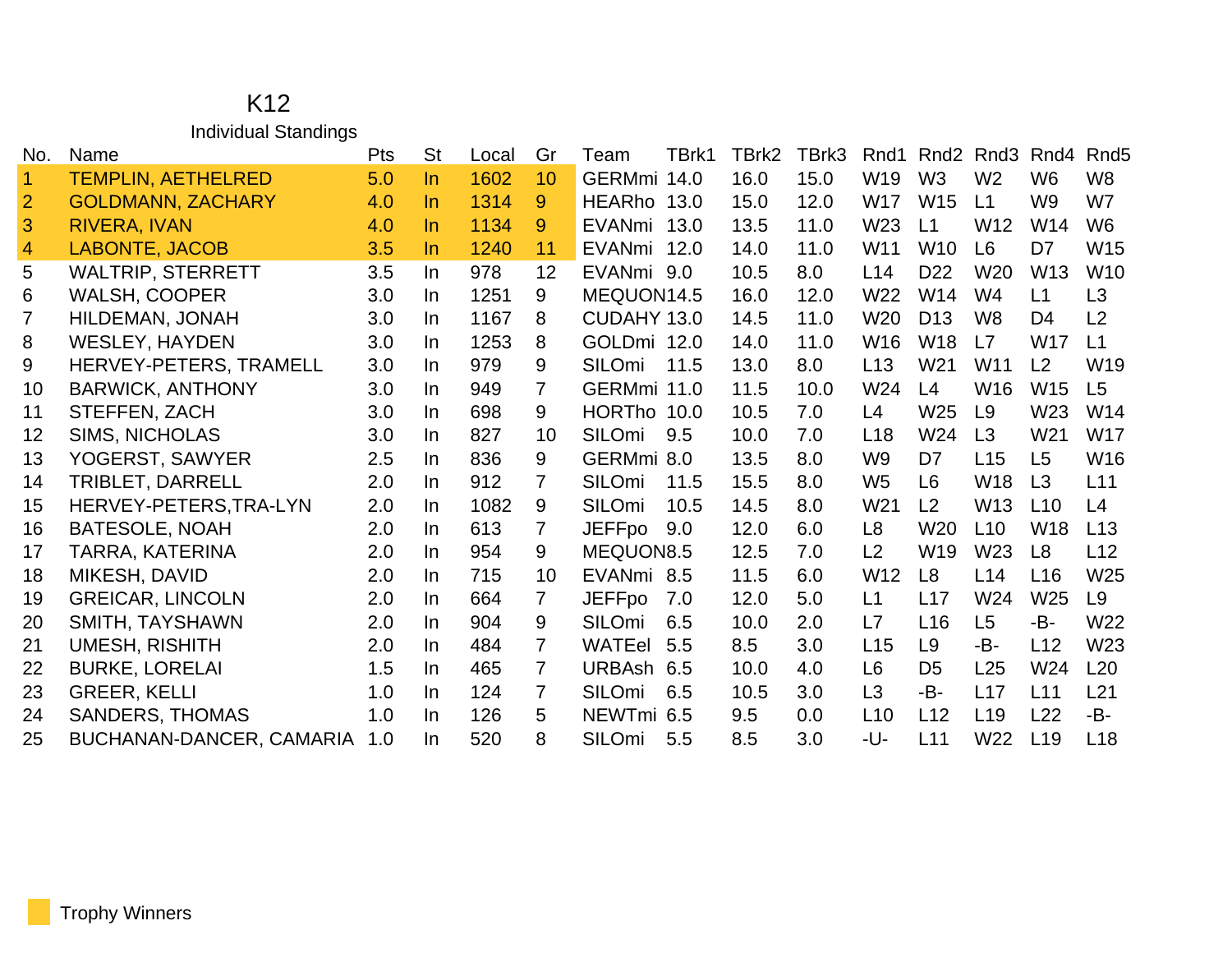## K3

Team Standings

| <b>PIC</b>     | Name (Players: Top 4 used)                                                                                                                                        | Score | Solk | Cum  | CumOp | SBx2 |
|----------------|-------------------------------------------------------------------------------------------------------------------------------------------------------------------|-------|------|------|-------|------|
| $\overline{1}$ | MILWAUKEE GERMAN IMERSION, MILW (9)<br><b>BONTZ, EOWYN (4.0,567)</b><br><b>KEATON, IVY (2.5,226)</b><br>HERNANDEZ, ESTEBAN (2.5,202)<br>KLOCKOW, OLIVER (2.0,187) | 11.0  | 49.0 | 29.0 | 147.0 | 45.0 |
| $\overline{2}$ | Evangel Assembly of God Chess C (3)<br>SUAREZ, ROMEO (3.0,432)<br><b>BLAKE, PADDY (1.5,100)</b><br><b>TURNER, KYNG (1.0,100)</b>                                  | 5.5   | 38.0 | 20.0 | 109.5 | 20.5 |
| $\mathbf{3}$   | SOUTHWOOD GLEN ELEMENTARY, Fra (2)<br>BALA, ANANYA (3.0,327)<br>SAHOO, SATVIK (1.5,nnnn)                                                                          | 4.5   | 15.5 | 7.5  | 38.5  | 12.5 |
| 4              | Donges Bay Elementary, Mequon (2)<br>OLSON, CARTER (2.5,392)<br><b>HRON, DARIN (1.5,344)</b>                                                                      | 4.0   | 25.5 | 15.5 | 79.5  | 18.0 |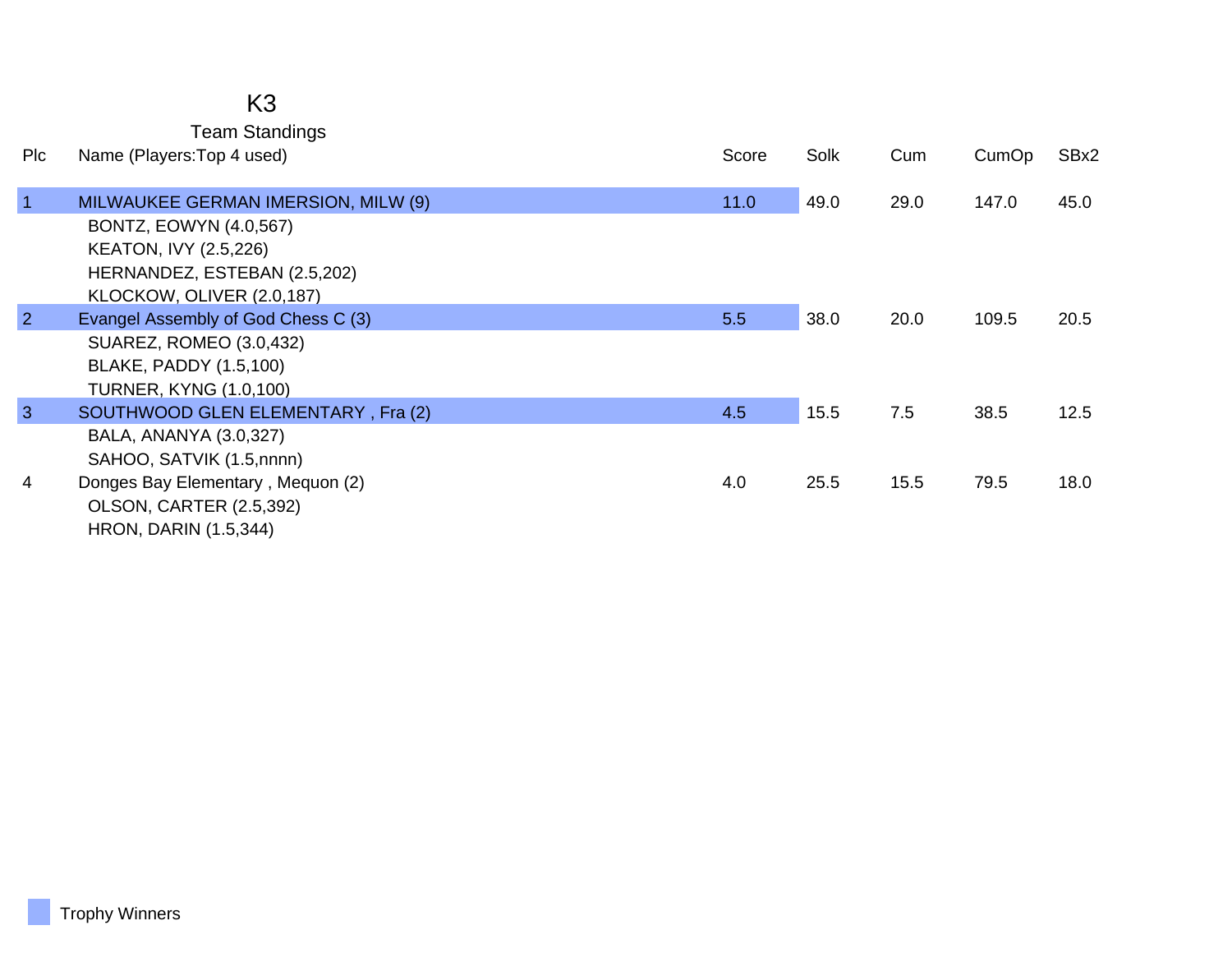### K6

Team Standings

| Plc            | Name (Players: Top 4 used)                                                                                                                                      | Score | Solk | Cum  | CumOp | SBx2 |
|----------------|-----------------------------------------------------------------------------------------------------------------------------------------------------------------|-------|------|------|-------|------|
| $\overline{1}$ | MILWAUKEE GERMAN IMERSION, MILW (16)<br>TEMPLIN, THEODORIC (4.0,925)<br>SIGNATUR, NICHOLAS (4.0,917)<br>ARMSTRONG, MASON (3.5,770)<br>KLOCKOW, THOMAS (3.0,698) | 14.5  | 52.5 | 43.5 | 169.5 | 66.0 |
| $\overline{2}$ | THOMAS JEFFERSON MIDDLE SCHOOL, (8)<br>LEINSS, JUDAH (3.0,629)<br><b>SEITZ, LUCAS (3.0,617)</b><br>BRICKNER, NATALIE (2.5,605)<br>ANDRIS, EVAN (2.5,542)        | 11.0  | 49.5 | 32.5 | 148.5 | 40.5 |
| $\overline{3}$ | Siloah Lutheran School, Milwau (4)<br>MYLES, OLIVIA (3.0,620)<br>SIMS, JOE (3.0,729)<br>GREER III, TERRANCE (1.5,106)<br>CROSBY, AIDEN (1.5,300)                | 9.0   | 56.5 | 30.5 | 154.5 | 40.5 |
| 4              | Evangel Assembly of God Chess C (3)<br>LABONTE, ADAM (4.0,763)<br>MIKESH, ELIJAH (3.0,663)<br>TURNER, PRINCE-MARK (2.0,116)                                     | 9.0   | 36.5 | 24.0 | 113.5 | 35.0 |
| 5              | Glen Hills Middle School, Glend (3)<br>JOHANSEN, ELENA (5.0,6)<br>ORMSBY, LILLIAN (2.0,324)<br>TURECEK, MARLA (1.0,128)                                         | 8.0   | 40.5 | 24.5 | 114.5 | 45.5 |
| 6              | MEQUON SCHOLASTIC CHESS CLUBS, (2)<br>FELLERS, DANIEL (4.0,880)<br>TARRA, ELIZABETH (2.5,581)                                                                   | 6.5   | 25.5 | 20.5 | 81.0  | 23.5 |